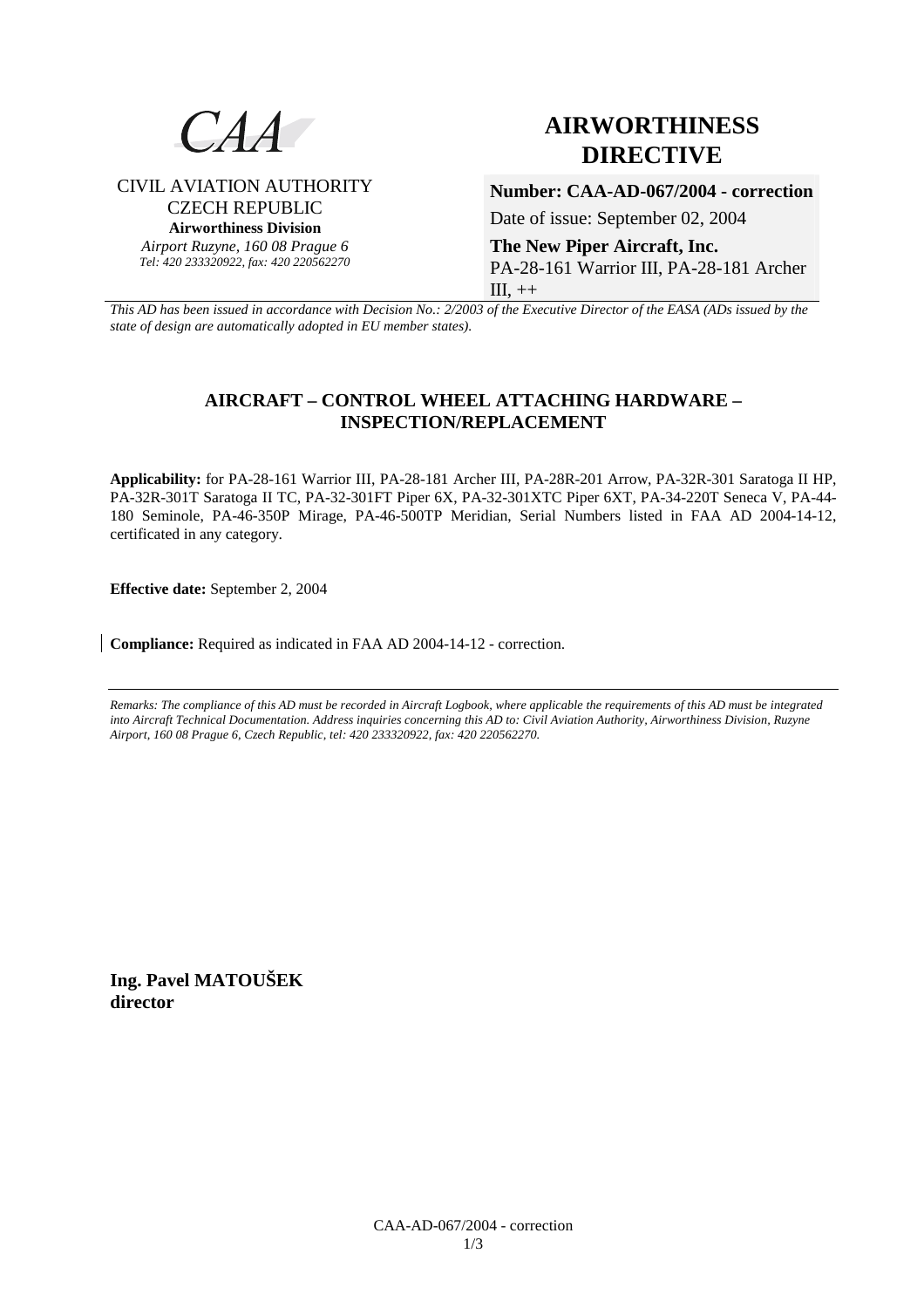**2004-14-12 – correction The New Piper Aircraft, Inc.:** Amendment 39-13721; Docket No. FAA-2004-18032; Directorate Identifier 2004-CE-15-AD.

#### **When Does This AD Become Effective?**

(a) This AD becomes effective on August 10, 2004.

## **Are Any Other ADs Affected by This Action?**

(b) None.

#### *What Airplanes Are Affected by This AD?*

(c) This AD affects the following airplane models and serial numbers that are certificated in any category:

| Models                            | Serial Nos.                           |
|-----------------------------------|---------------------------------------|
| $(1)$ Group A:                    |                                       |
| $(i)$ PA-28-161 Warrior III.      | 2842026 through 2842180.              |
| (ii) PA-28-181 Archer III.        | 2843112 through 2843565.              |
| (iii) PA-28R-201 Arrow.           | 2844014 through 2844099.              |
| (iv) PA-32R-301 Saratoga II HP.   | 3246098 through 3246214.              |
| $(v)$ PA-32R-301T Saratoga II TC. | 3257028 through 3257327.              |
| (vi) PA-34-220T Seneca V.         | 3449042 through 3449292.              |
| (vii) PA-44-180 Seminole.         | 4496020 through 4496173, and 4496175. |
| (viii) PA-46-350P Mirage.         | 4636132 through 4636344, and          |
| (ix) PA-46-500TP Meridian.        | 4697001 through 4697162.              |
| $(2)$ Group B:                    |                                       |
| $(i)$ PA-28-161 Warrior III.      | 2842181 through 2842203.              |
| $(ii) PA-28-181$ Archer III.      | 2843566 through 2843588.              |
| (iii) PA-28R-201 Arrow.           | 2844100 through 2844104.              |
| (iv) PA-32R-301 Saratoga II HP.   | 3246215 through 3246219.              |
| (v) PA-32R-301T Saratoga II TC.   | 3257328 through 3257340.              |
| $(vi)$ PA-32-301FT Piper 6X.      | 3232001 through 3232013.              |
| (vii) PA-32-301XTC Piper 6XT      | 3255001 through 3255014.              |
| (viii) PA-34-220T Seneca V.       | 3449293 through 3449301.              |
| $(ix)$ PA-44-180 Seminole         | 4496174 and 4496176 through 4496180.  |
| $(x)$ PA-46-350P Mirage.          | 4636345 through 4636348, and          |
| $(xi)$ PA-46-500TP Meridian.      | 4697163 through 4697174.              |

#### **What Is the Unsafe Condition Presented in This AD?**

(d) This AD is the result of inadequate control wheel attaching hardware. We are issuing this AD to detect and correct inadequate control wheel attachment design, which could result in loss of control of the ailerons and elevator. This failure could lead to loss of airplane.

#### **What Must I Do to Address This Problem?**

(e) To address this problem, you must do the following:

| Actions                                                                          | Compliance                                                                                 | Procedures                             |
|----------------------------------------------------------------------------------|--------------------------------------------------------------------------------------------|----------------------------------------|
| (1) For airplanes listed in Group A of <i>I</i> Inspect within 25 hours Time-in- |                                                                                            | $\vert$ Follow Part I of The New Piper |
| paragraph $(c)(1)$ of this AD: follow                                            | Service (TIS) after the effective date $\Delta$ Aircraft,                                  |                                        |
| the instructions below, with the                                                 | $\left\ $ of this AD, August 10, 2004. Replace $\left\ $ Inc., Service Bulletin No. 1139A, |                                        |
| exception of airplanes listed in Group $\ $ prior to further flight after the    |                                                                                            | dated April 9, 2004.                   |